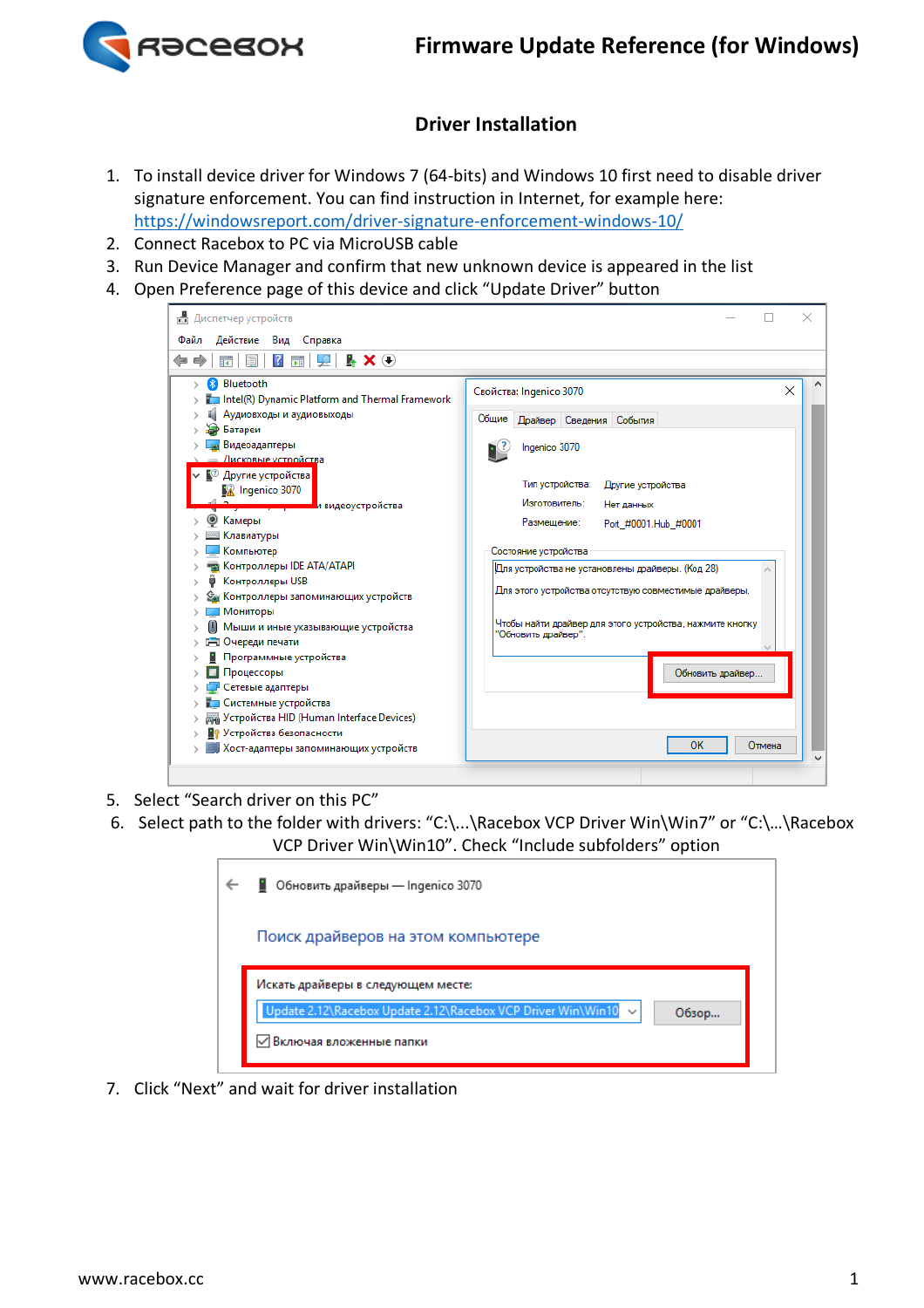



8. Confirm that new device with name **Racebox** or **Silicon Labs** is appeared in the Device Manager. Remember COM-port number of this device

| <u>В</u> Диспетчер устройств                    |  |
|-------------------------------------------------|--|
| Действие Вид Справка<br>Файл                    |  |
| ⇔⇔                                              |  |
| A.<br>DESKTOP-GJB11AD                           |  |
| $\left( \mathbf{R}\right)$<br>Bluetooth         |  |
| Intel(R) Dynamic Platform and Thermal Framework |  |
| 1 Аудиовходы и аудиовыходы                      |  |
| > Э Батареи                                     |  |
| Lie Видеоадаптеры                               |  |
| __ Дисковые устройства                          |  |
| 1 Звуковые, игровые и видеоустройства           |  |
| > ® Камеры                                      |  |
| <b>Ш</b> Клавиатуры                             |  |
| И Компьютер                                     |  |
| <b>EXAMPLE KOHTPOЛЛЕРЫ IDE ATA/ATAPI</b>        |  |
| Контроллеры USB<br>۰                            |  |
| S Контроллеры запоминающих устройств            |  |
| Мониторы                                        |  |
| Мыши и иные указывающие устройства              |  |
| <b>Г- Очерели печати</b>                        |  |
| ∨ ( Порты (СОМ и LPT)                           |  |
| Racebox (COM4)                                  |  |
| <mark>программные устрои</mark> ства            |  |
| Процессоры                                      |  |

## **Option 1: Flashing with XLoader**

1. Run **XLoader.exe** application



- 2. Select COM-port of connected Racebox
- 3. Select device type: Racebox SD/Pro or Racebox Lite
- 4. Choose HEX-file with firmware